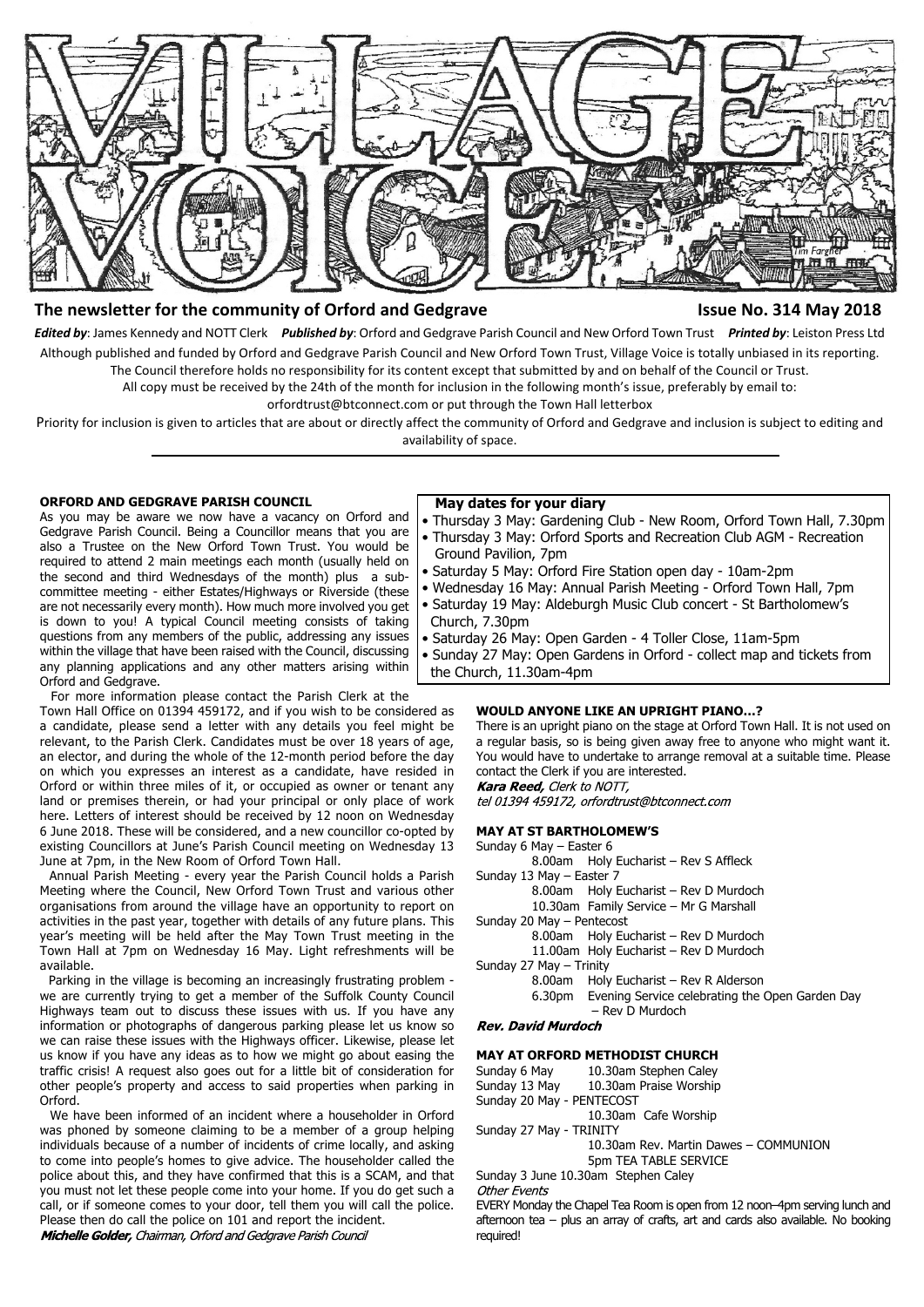EVERY Wednesday Lunch served at 12.30pm – you will need to book for this meal.

 Inspirational art/colouring (Painting for Pleasure) and knitting from 10am–12 noon, Thursday  $10<sup>th</sup>$  and 24<sup>th</sup> May. The morning includes coffee and scones.

 Still in the midst of Eastertide (we are always Easter People!) our services for Holy week and Easter were well attended. The reflective Good Friday morning service was very 'moving' with 'eye witness' accounts of the Crucifixion. We gathered afterwards for the usual Good Friday lunch and later in the afternoon construction began for creating the Easter Garden which once again looked amazing. The garden with its empty tomb gave a tremendous visual focus for our Easter service. The rousing acclamation 'He is Risen, He is Risen indeed, Alleluia!' rang through the building and out to the street – joyful singing accompanied by Louise. No fools (1 April) as we explored the Word and then the final hymn 'Thine be the glory, risen conquering Son' with organ and piano, words to lead us onward with resurrection hope. Everyone stayed for refreshments – some tucking into their Easter eggs distributed in the service. In all, and for all, a very happy morning. Thanks to visiting Steve who took on all the washing up! It was great to have friends with us from Shropshire, Cheshire, Lincolnshire and more locally from the four corners of East Suffolk.

 Many thanks for contributions received toward purchasing flowers and plants for the 'garden'. The very wet Holiday Monday realised a depleted number of visitors to the Easter Garden and Tea Room – those hardy friends who did venture out much appreciated the welcome and somewhere to keep dry for a while. We were able to extend the opening of the church the next day and welcomed several to the 'garden' and the tea room for lunch.<br>Stephen Caley

#### **KNITTED POPPIES**

In the autumn of 2017 Karen, Louise & Pam began knitting poppies to sell in aid of Help for Heroes and the Royal British Legion raising £60.00. They are hoping to increase that total this November and are looking to enlist more knitters! Anyone who would like to become a poppy knitter, please contact Pam on 01394 450676 or Karen on 01394 459103 or visit us in the Painting for Pleasure group on Thursdays May 10<sup>th</sup> and 24<sup>th</sup> when knitters and sewers are always welcome. **Stephen Caley** 

# **ORFORD BUS SERVICE**

The No 71 bus which left Woodbridge at 3.45pm, arriving in Orford at 4.45pm, stopped running at the end of March and we now only have the 5.45pm leaving Woodbridge which arrives in Orford at 6.24pm. The morning departure leaves Orford at 7.05am and gets to Woodbridge at 7.43am.

 However, we are still organising a LINK (or Connecting Communities) trip to Woodbridge every fortnight on a Tuesday. We leave Orford at 1pm and return from Woodbridge at 3.30pm, so we have about 2 hours in Woodbridge. Some of the group come every fortnight and some travel every month, but it is there to do whatever suits you. I book it 2 weeks ahead of travel day in order that we can be sure of getting the day and time to suit us. If anyone is interested in joining us you would be very welcome and just give me a phone call on 01394 450567. May 8<sup>th</sup> will be the next trip after the May Village Voice is available, and every fortnight thereafter.

### **Wendy Roberts**

# **ORFORD SPORTS AND RECREATION CLUB**

The AGM of the Orford Sports and Recreation Club will be held at the Club on Thursday 3 May at 7pm. All are welcome to attend.

As usual, the Club is open for club night on Sundays, Mondays and Fridays from 8.30pm. Come along for a drink, chat, pool, darts, snooker, TV and wifi. Also this month:

- Saturday 5 May, live music from 'Shattered', 8pm onwards
- Thursday 10 May, bike meet night, 6pm onwards. Come along for a burger and chips (Remember you do not have to bring a bike to attend). All welcome
- Friday 25 May, Jimbo's bingo night, 8pm onwards And going into June:
- Saturday 2 June, disco with the Aricho Roadshow, 8pm onwards

 • Saturday 9 June, the Steve Richardson Memorial Darts night (more details to follow). Put the date in your diary. Thank you for all your support.

Mark Smy, OSRC Secretary, tel 450358

#### **ORFORD & GEDGRAVE FLOWER SHOW**

Greening the Flower Show: A note to entrants and visitors to the 2018 Orford, Gedgrave and Sudbourne Flower Show and Fete:

 This year our aim is to be a '100% Plastic Clear Event'. The marquee, the field, stalls and vendors, the administration and the Recreation Club are all areas where action is being taken against the use of non-recyclable materials. The Show is working in partnership with Suffolk County Council's 'Creating Greenest County' initiative and the 'Be Plastic Clever' campaign to achieve the 100% target. As a contributor, green-fingered or otherwise, we would ask you to take into consideration your use of plastic materials in your preparations, attendance and participation of the show. We are also hoping that the SCC will be taking part on the day to provide more information on recycling and home composting.

Thank you in advance.

#### **Alex Smith**

Further information can be found at: www.beplasticclever.co.uk and www.sayyesmore.com/yestival

### **ST. BARTHOLOMEW'S CHURCH APPEAL: GARDENS OPEN IN ORFORD**

Sunday 27 MAY 2018, 11.30–4.00 p.m.

Collect tickets and map in church. Teas and refreshments served all day. Plants for sale.

We need help to make cakes and serve teas.

Please contact: Lizzie Carr 01394 450866 t.carr.1@btinternet.com Diana Grayburn 01394 450771 dianampaterson@btinternet.com Sally Walton 01394 450656 sallywalton@gmail.com

# **OPEN GARDEN – WITH DONKEYS!**

I will be opening my garden at 4 Toller Close, Orford, IP12 2LR on Saturday 26 May between 11am and 5pm, serving tea and homemade cakes and ice creams throughout the day. There will be a bric- abrac/vintage stall and a plant stall with cheap plants for sale. The star attraction, however, will be two donkeys – Orlando and Lucy – who will be present throughout the day for cuddles and admiration. Entrance by donation in aid of the Orford section of the river wall and Orford School. Please come and enjoy the garden and support two good causes. **Anna Hills** 

## **EASTER EGG HUNT – THANK YOU!**

We would just like to say a massive THANK YOU to all the parents who helped, everybody who donated raffle prizes or eggs and to all those who came to this year's hunt at the Castle. It was a huge success, raising much needed funds for our wonderful local school. Could we say a special thanks to: Linda Scarce who does so much to help in the lead up to our fundraising events, Laura at Friend's Garage for raffle prizes and collecting eggs for us, Orford General Stores who donated 100 chocolate bunnies to the hunt, Kaz and Dave Black who donate half a lamb each year, Kara and Marie at The Town Council who came to our rescue at the last minute with a loud speaker, Carol Gridley for all the raffle prizes and help throughout the year and last, but definitely not least, THANK YOU for the ongoing support and generosity of Orford Castle. Being able to use the grounds of this incredible landmark definitely makes our hunt stand out against the rest and egg hunters even received free entry into the Castle!

 The continued support the school receives for all its events not only helps raise the funds we need but also makes me stand back and appreciate how, as a community, the people of Orford pull together and support each other – in this fast-paced world it really is something to treasure!

# **OSLOF (Orford School League of Friends)**

#### **ORFORD FIRE STATION OPEN DAY**

Orford Fire Station will be holding an open day at the station on Saturday 5 May from 10am until 2pm to celebrate thirty years of the 'new' Orford fire station.

 This is your chance to have a look around the fire station. We are hoping to have 'special' appliances attend on the day (subject to operational availability) and displays.

Neil Jacobs, Suffolk Fire and Rescue Service

#### **T4THOMAS 2018**

The annual 'T4Thomas' will be held this year on Sunday 10 June 2018. Usual format, usual venue! Please come along to Chantry Cottage any time between 10am and 4pm and enjoy coffee, teas, cakes and lunches throughout the day in aid of the Thomas Marshall Education Fund, raising money to help support education in rural Mozambique. We have a lot of exciting news to share with you about recent success stories, developments and projects and how monies that you have helped to raise over the past year have been spent. Look forward to seeing you all again for what we hope will be another successful 'T4T'.

**Wendy and Guy Marshall**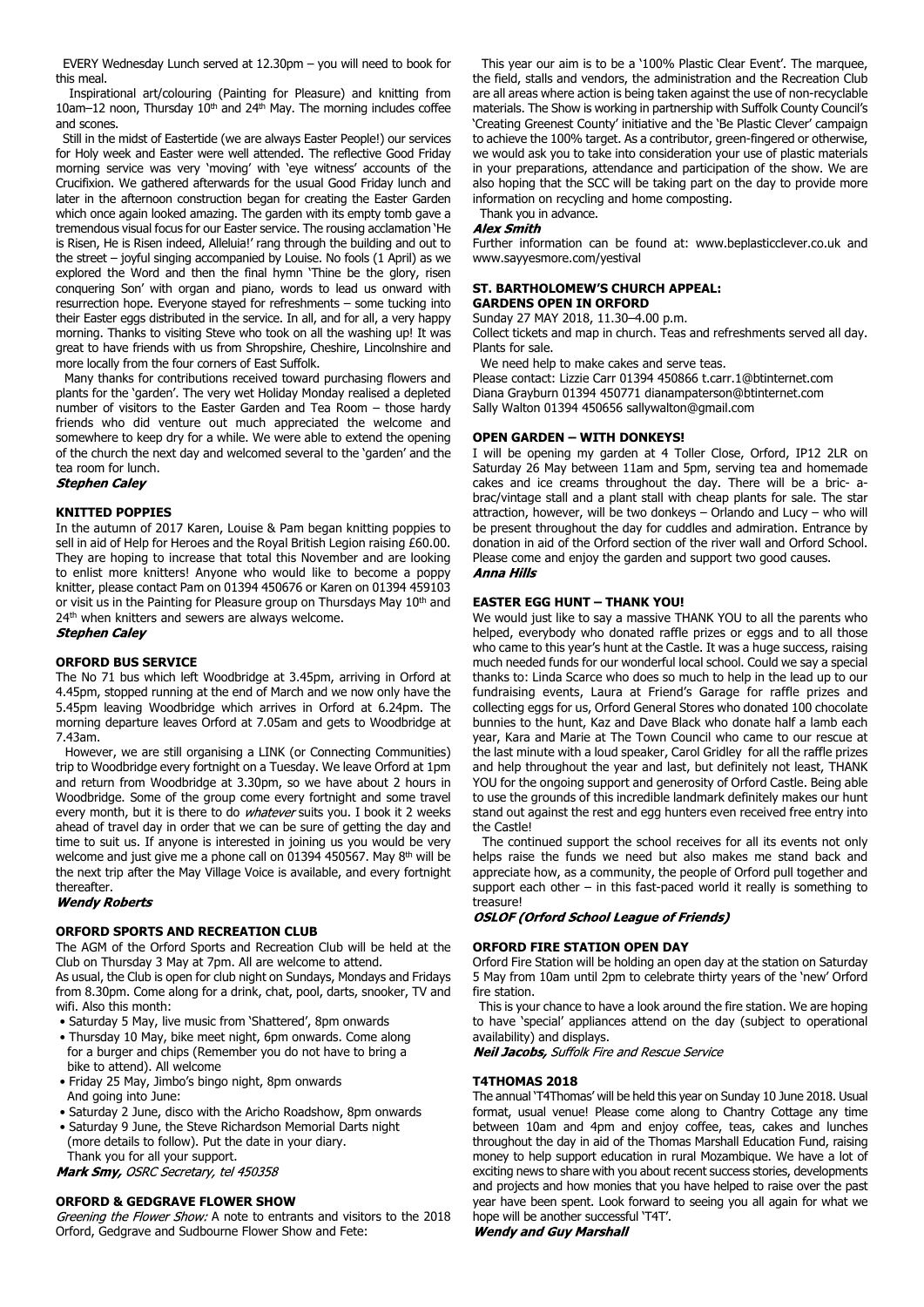# **ORFORD RUNNERS**

Free to join! Free to leave! Come and join a local running group for **all** abilities with friendly people who share a love of running. Meet every Wednesday at 6.30pm outside Orford Town Hall. Any queries – please contact Hannah on 07375 023361.

**Hannah Purkis** 

# **GARDENING CLUB**

**Date:** Thursday 3 May

**Topic:** Roses – Choosing, Planting and Pruning **Presenters:** Darren Brooks and Rob Canham of Notcutts

**Time:** 7.30 pm meeting start

**Venue:** Orford Town Hall 'Back Room'

Darren Brooks is the General Manager of Notcutts Garden Centre in Woodbridge. He has been there for four years now after moving from managing other garden centres in Cambridge and Kent. Within his 14 years in the horticultural retail industry he has specialised in fertilisers and chemicals so has a great knowledge of pest, disease and feed issues. Rob Canham is the Planteria Manager of Notcutts, Woodbridge and joined Darren's team after working on nurseries since leaving school, specialising in the growing of shrubs and perennials. Both will be talking in depth about how to grow roses, including rose choice, soil preparation and feeding, right through to pruning and plant care.

Dale Gibson - Honey Bees - April Meeting

Dale Gibson gave a most interesting and entertaining talk about honey bees to a packed hall – our most ever members came! Even those of us who knew something about bees were enlightened and delighted. Since Dale and his wife Sarah have a home in the village it was also a big introduction for him. He also gave us all a small booklet which has been produced by Sarah and we could purchase a beautifully illustrated signed, hard back version which has just launched. Many of us did and bought his honey too.

#### Eric Mason Shield Competition

We had a record number of entries for the first competition of the year which was for 'Three Assorted Spring Flowers'. The top points were awarded to First: Alex Smith, Second: Pauline Caswell and Third: Denise Smith from 20 members so, very well done to them and thank you everyone who participated!

#### Beth Chatto Garden Visit 21st March, 2018

Twenty-five members made the trip to the well-known garden of Beth Chatto where the Head Gardener, Mark, took us on a personalised tour and punctuated his story of the garden and plans for the future with anecdotes from Beth herself. This brought her vision alive for us all… It was delightful time to visit as the Woodland Garden was at its best with Hellebores, Erithonyiums and other woodland plants and flowers and a huge variety of bulbs were blooming around the garden in general, including the famous Dry Garden. Many of us will be going back in future seasons to see the newly developed Reservoir Garden with its meandering paths which allow one to see the plants up close.

2018 Tasters for those who like to come as quests or would like to join:

- Thursday 7 June Members Garden Party at a delightful local garden with tea and cakes and plants to buy
- Wednesday 4 July Coach Trip to East Ruston Old Vicarage Garden in Norfolk – everyone welcome! Book your place now!
- Saturday 25 August Flower Show at which we will have a stall and you can meet members, buy plants and vegetables – Donations very welcome!
- Friday 7 September Foraging for lunch with Vivia Bamford and at the Froize with David Grimwood

Do come and join us…

**Polly Sharkey** 

# **ORFORD SAILING CLUB**

The Sailing Club is offering taster sailing sessions again. These are open to anyone. No experience is required. Children must be 8+ and all should be able to swim and be confident in water. These sailing sessions are aimed at local families to create an opportunity to experience sailing on the river without any future commitment. There is a £5 charge per session. These will start on Wednesday 6 June for five consecutive weeks (5-6.30pm). Also Sunday 24 June and Sunday 2 and 9 July (10.30-12.00). Should you be interested please contact me.

Sheena Barrow, 07867 978770 sheenambarrow@btinternet.com

# **BLACK SHUCK – THANK YOU!**

The Trustees of the Thomas Marshall Education Fund would like to thank everyone who supported the production of Black Shuck in Orford Church on Friday 20 and Saturday 21 April.

 Thank you to everyone who attended the performances, puppet company Rust and Stardust who worked diligently with Orford School to devise and develop the play and Vanessa Wells, Head of Orford School, who had the foresight to involve her pupils in the National Arts Award Scheme and who encouraged those pupils to make such a great contribution to the performances.

 Last but not least thank you to the generous sponsors, including Jacki and Nigel Maslin, Orford Business Association, New Orford Town Trust, Orford School and those who contributed through the crowdfunding website. This sponsorship allowed the costs of the production to be covered so that all takings at both performances will be used to support the Thomas Marshall Education Fund aim to advance the education, training and life skills of the young people of Mozambique to enable them to make a sustainable living and provide active support within their communities.

 To witness Orford Church buzzing with enthusiasm from such talented young people and their parents was wonderful. Maybe we could capture this spirit to generate further community events. Thank you. **Roger Hipwell** 

#### **THE PENINSULAR PRACTICE APRIL NEWSLETTER**

We will be open as normal except for:

Monday 7 May 2018 • Monday 28 May 2018

If you need to see a doctor please call NHS 111

Surgery Closures: GP Training Closure – Thursday 24 May 2018, 13.00- 18.30

# **SUFFOLK DAY: THURSDAY 21 JUNE 2018**

I am delighted to say that everything is going well with the plans for 2018 Suffolk Day.

 Thanks to Orford & Gedgrave Parish Council and New Orford Town Trust for their support and permission to use the village green by Orford General Store, and loan of the tables and chairs. This enables the event to be free from cost for locals who want to be involved. We have received generous pledges of support for donations to cover the cost of the music and are also planning some children's entertainment. Any more offers welcome. If you want to get involved and have a stall drop me an email or call around the pub to have a chat. It was great last year with so many people involved and we are hoping for more people this year. If anyone has any influence over the weather could they please book the same as last year. Thanks.

Ian Ballantine, thekingsheadorford@gmail.com

# **WEDNESDAY NIGHT IS FISH AND CHIP NIGHT**

Since taking over the business 6 years ago, Shaun Green has built up a reputation for serving excellent quality, fresh to order fish and chips from The Moving Plaice located by Orford Castle every Wednesday evening throughout the year. Serving times are from 4pm to 7.30pm April to October, and from 4pm to 7pm from October to April. You can order in advance and avoid the queue in summer or the weather in winter!

 Call Shaun on 07711 130350 any time after 2pm on the day to place your order and preferred collection time. Confirmation is always given. See you there! **The Moving Plaice** 

#### **KING'S HEAD NEWS**

That brief spell of sunshine was lovely, let's hope that it returns soon.

 On the music front we experienced another fantastic Open Mic Night hosted by Steven Lay Music and it continues to surprise me what a talented bunch of people turn up to perform. The next one is on Friday 25 May. We also had a gig from Gary Hall, which showed why this guy is a talented musician and singer and travels the country playing his brand of music. On Saturday 12 May we have a local band 'Black & Tan Dog Band' performing from 9pm. As with all of our music events entry is free and everyone is welcome.

 Our monthly quiz brought us a new team of winners who are setting the questions ready for Sunday 6 May. It starts at 8pm and is £1 per head to enter.

 We had our last food theme night of the season with a trip to Italy and a magical menu put together by our Chef Daniel Bunce. We will return in the autumn with more culinary selections for you to enjoy.

 Our restaurant is getting fully booked often, especially at weekends. So if you are planning to dine with us we suggest reserving your table on 01394 450271. We don't reserve tables in the bar or garden so you can always take your chance on one of these being available.

 We have a couple of vacancies in the team at the moment, so if you are looking to work in this customer orientated business do contact us.

 Thank you to the keen-sighted people who spotted my error in our closing times published last month. Yes it should read 11 o'clock closing. Apologies for any confusion. Look forward to seeing you all over the course of the month.

Ian and Suzanne Ballantine, thekingsheadorford@gmail.com